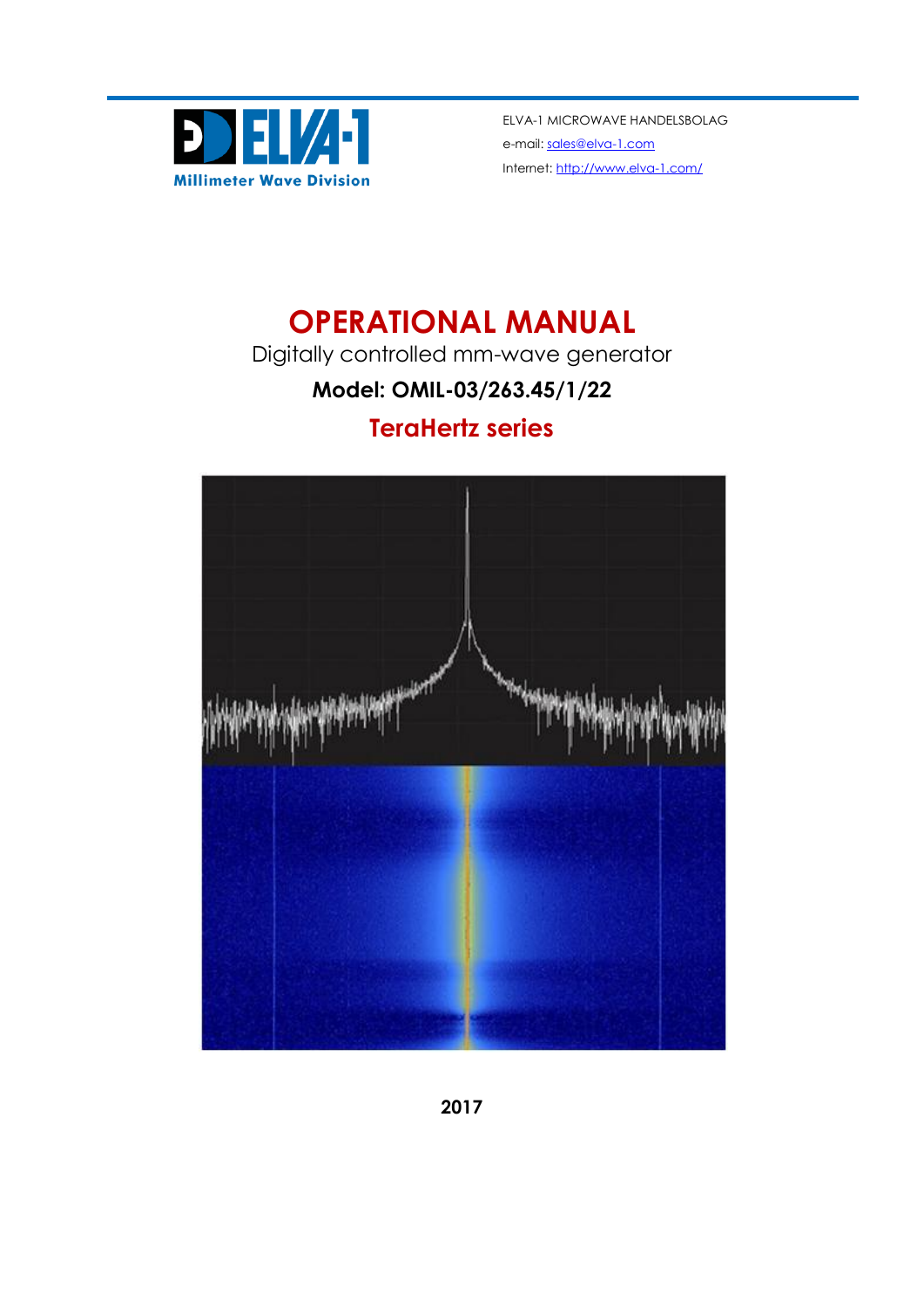## **1. SPECIFICATIONS:**

|                |                                                 | <b>Table 1</b>                                                                                        |
|----------------|-------------------------------------------------|-------------------------------------------------------------------------------------------------------|
| N              | <b>Parameter</b>                                | <b>Value</b>                                                                                          |
| 1              | FREQUENCY RANGE (CONTROLLED)                    | 262.45264.45 GHz                                                                                      |
| $\overline{2}$ | OUTPUT POWER (see Fig. 1)                       | 2225 mW (30 mW max)                                                                                   |
| 3              | FREQUENCY STEP (TYP)                            | 2 kHz                                                                                                 |
| 4              | PHASE NOISE (TYP) *)                            | -50 dBc/Hz @ 10 kHz offset<br>-80 dBc/Hz @ 100 kHz offset<br>better than -100dBc/Hz @ 1000 kHz offset |
| 5              | <b>FREQUENCY STABILITY</b>                      | < 1 MHz over +10+40°C temperature<br>range                                                            |
| 6              | <b>FREQUENCY SETTLING TIME</b>                  | $1$ sec (max)                                                                                         |
| 7              | ABSOLUTE ACCURACY OF SET<br><b>FREQUENCY</b>    | +/- 0.35 kHz                                                                                          |
| 8              | <b>OUTPUT WAVEGUIDE</b>                         | WR-03 with UG0387/U-M flange                                                                          |
| 9              | OUTPUT FREQUENCY CONTROL<br>INTERFACE/CONNECTOR | USB-HID (software is included)/USB-mini B                                                             |
| 10             | <b>DIMENSIONS AND MASS</b>                      | 85x125x350 mm, <5 kg                                                                                  |
| 11             | POWER SUPPLY UNIT (PSU)                         | external AC(100VAC, 50/60Hz)/DC PSU<br>(is applied), $85x125x240$ mm                                  |
| 12             | POWER DC/DC CABLE                               | DB9M-DB9F cable,<br>1 unit by 5 m is applied                                                          |
| 13             | <b>USB INTERFACE CABLE</b>                      | USB-A-USB-mini B cable,<br>1 unit by 5 m is applied                                                   |
| 14             | <b>OPERATING TEMPERATURE</b>                    | +10+40 $^{\circ}$ C                                                                                   |
| 15             | <b>OPERATING HUMIDITY</b>                       | < 70% (non-condensing) at Temp range<br>+10 to +40°C                                                  |



Page 2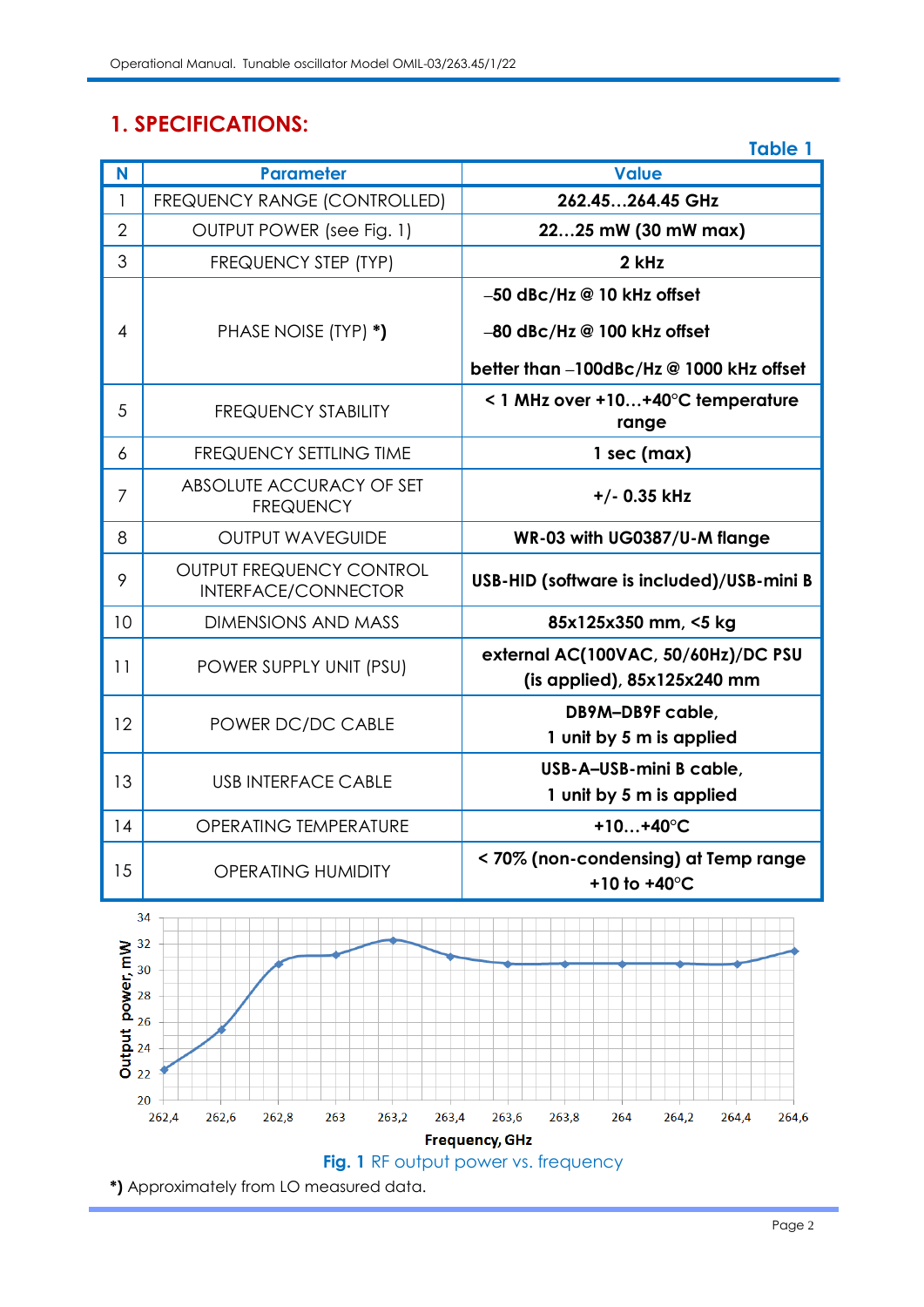### **2. OUTWARD VIEW**

**Generator:**



**Fig. 2** Generator control panel

 $\leq$  $\ddot{\mathbf{z}}$ **RF** output USB in

**Fig. 3** Generator RF output panel



**Fig. 4** PSU front panel **Fig. 5** PSU rear panel

#### **Power socket pinout (PSU rear panel):**



**!!ATTENTION!! Use the device only with the supplied PSU**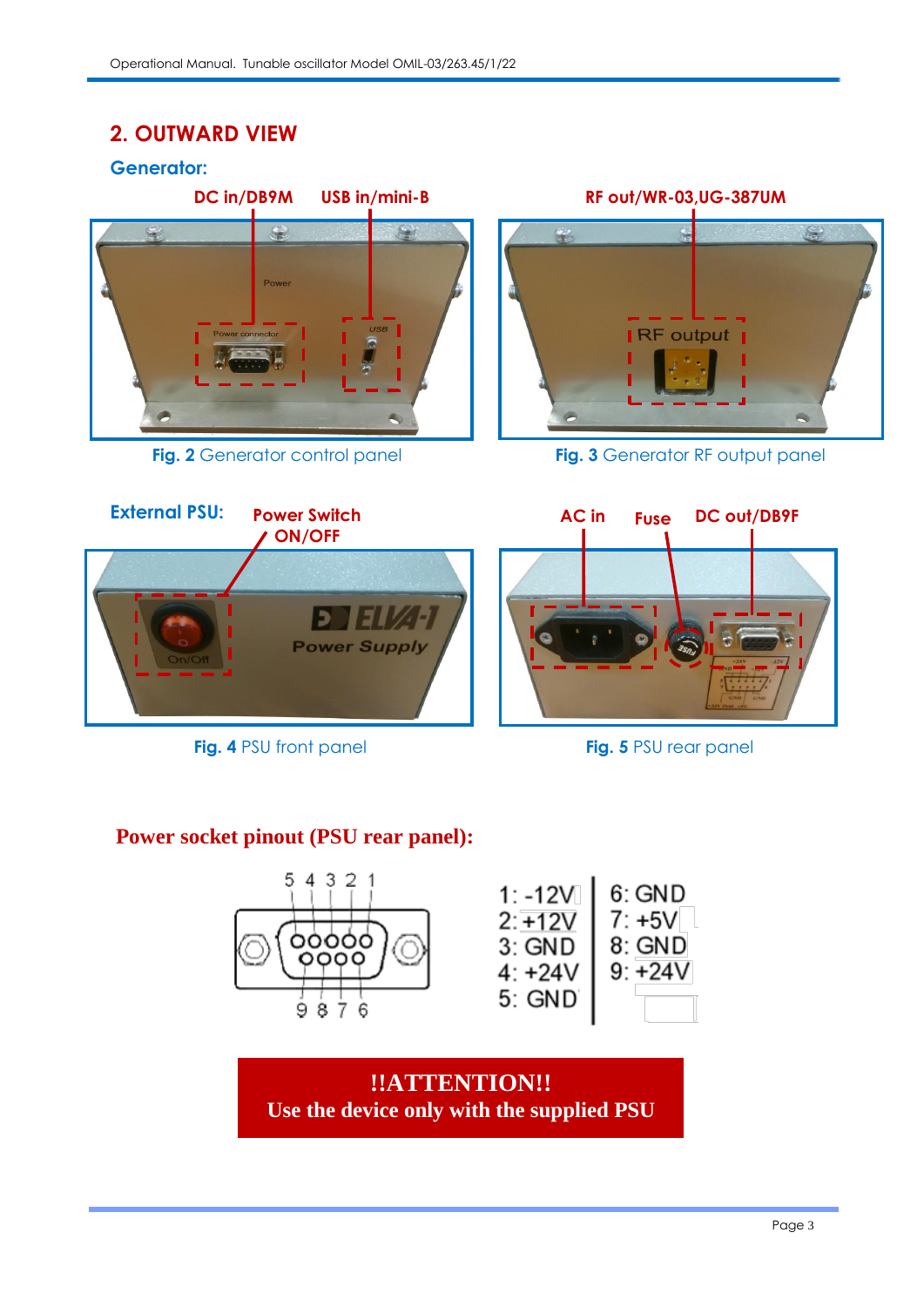### **3. HOW TO USE:**

#### **To prepare for the use, follow the steps:**

- carefully read this manual and install software from the DVD to your PC;
- remove the protective covers from the waveguide and other elements;
- to conduct an external inspection of the device and external PSU, make sure that there is no mechanical damage to the case and connecting elements;
- mount the device and external PSU to the workplace;
- put the power switch on external PSU to «**OFF**» position and connect the DC/DC external power supply cable;
- connect the external PSU to a power source (AC input);
- connect the USB cable to the «**USB**» socket on the device communication side and to PC;
- put the power switch on the external PSU to the «**ON**» position and wait 20…30 minutes for the device warming up;
- run the «**Frequency Tuning Tool»** on your PC, and configure current frequency. Device is ready for use!

## **!!ATTENTION!! The device saves the settings after power switch is turned «OFF»**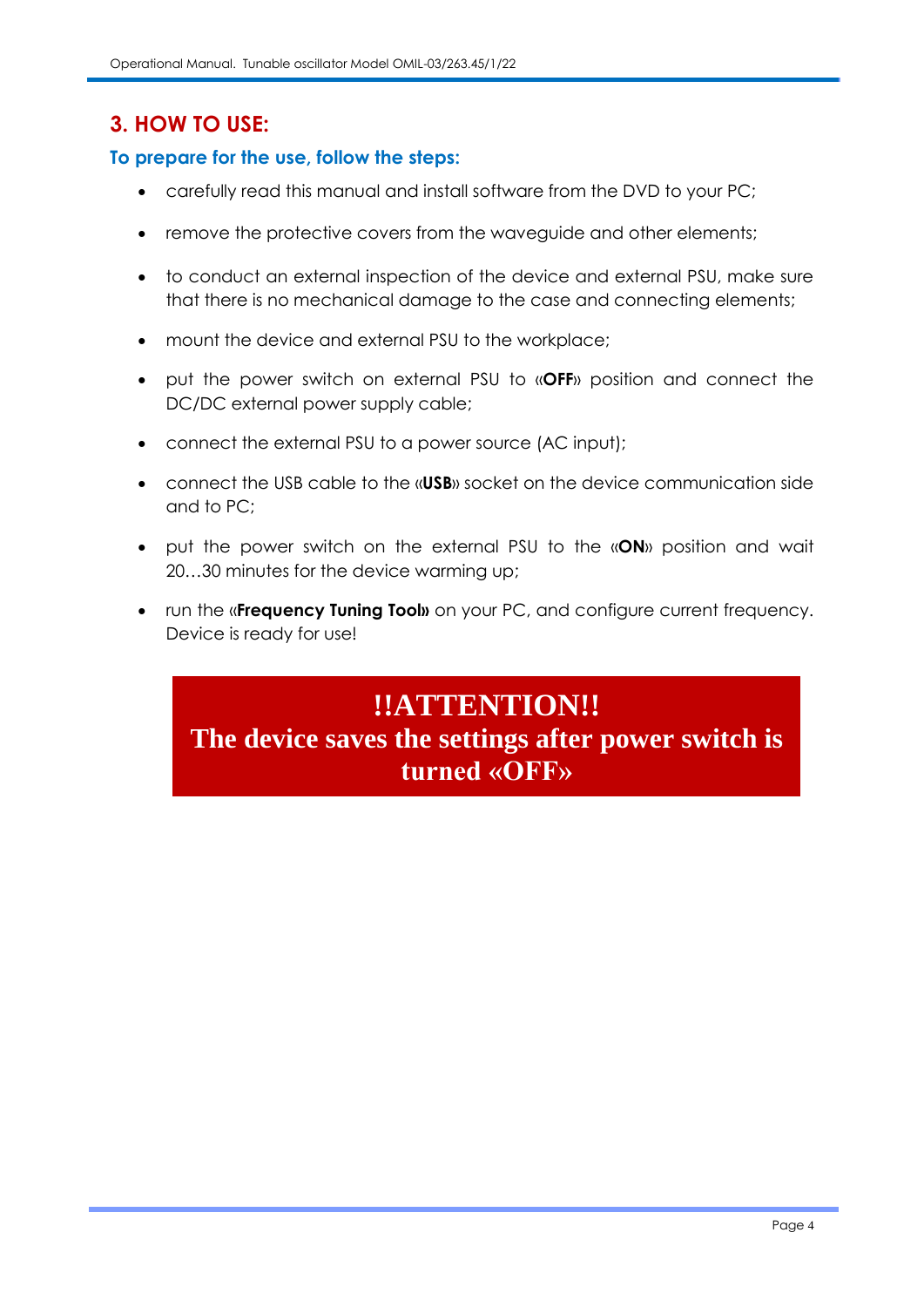### **4. CONTROL INTERFACE DEFINITION**

Remote device management is carried out on the USB-HID interface. For the under-connecting to a PC (HOST) the device (CLIENT) provides a mini-USB socket. For remote control, you can use the GUI software «**Frequency Tuning Tool**» (Fig. 6) in the sales package. The software is easy to learn and does not require any additional comments. You can also write your application.

| Frequency Tuning Tool 1.4.1                                                                                                                                                                                                           | $\mathbf{x}$<br>$\boxed{\square}$<br>$\Box$ |
|---------------------------------------------------------------------------------------------------------------------------------------------------------------------------------------------------------------------------------------|---------------------------------------------|
| Device List                                                                                                                                                                                                                           |                                             |
|                                                                                                                                                                                                                                       | Connect                                     |
| OMIL-03/263.45/1/22. Frequency Range: [262200000 - 265000000] kHz                                                                                                                                                                     | <b>Disconnect</b>                           |
| Freq: 263400022 kHz                                                                                                                                                                                                                   | <b>LOCK</b>                                 |
| Step [kHz]                                                                                                                                                                                                                            |                                             |
| 10<br>100000<br>100<br>10000<br>1000                                                                                                                                                                                                  | ÷<br>5<br>Other                             |
| $\mathbf{r}$<br>$\bullet$<br><b>Contract Contract</b><br>$\sim$<br>$\mathbf{r}$<br><b>The Contract of the Contract of the Contract of the Contract of the Contract of the Contract of the Contract o</b><br><b>Contract</b><br>$\sim$ |                                             |

**Fig. 6** Frequency Tuning Tool graphic user interface

The USB interface is implemented on the USB-UART Bridge CP2110 (Silicon Laboratories). The manufacturer supplies a complete set of documents, required for using this chip. Table 2 shows the CP2110 chip configuration. A detailed description of communication protocol is given below. Complete documentation is on the DVD in the sales package.

|                      | <b>Table 2</b>             |  |  |  |  |
|----------------------|----------------------------|--|--|--|--|
| <b>Parameter</b>     | <b>Value</b>               |  |  |  |  |
|                      | <b>USB-HID descriptors</b> |  |  |  |  |
| VID (hex)            | 0x10C4                     |  |  |  |  |
| PID (hex)            | 0xEA80                     |  |  |  |  |
| Power Mode           | Self powered               |  |  |  |  |
| Manufacturing String | ELVA-1                     |  |  |  |  |
| Product String       | SYN-130-1                  |  |  |  |  |
| Serial String        | 002C7EF4                   |  |  |  |  |
|                      | <b>UART</b> parameters     |  |  |  |  |
| <b>Baud Rate</b>     | 115200                     |  |  |  |  |
| Parity               | 0x00 (None)                |  |  |  |  |
| Flow Control         | 0x00 (None)                |  |  |  |  |
| Data Bits            | 0x08 (8 bits)              |  |  |  |  |
| Stop Bits            | $0x01(1 \text{ bit})$      |  |  |  |  |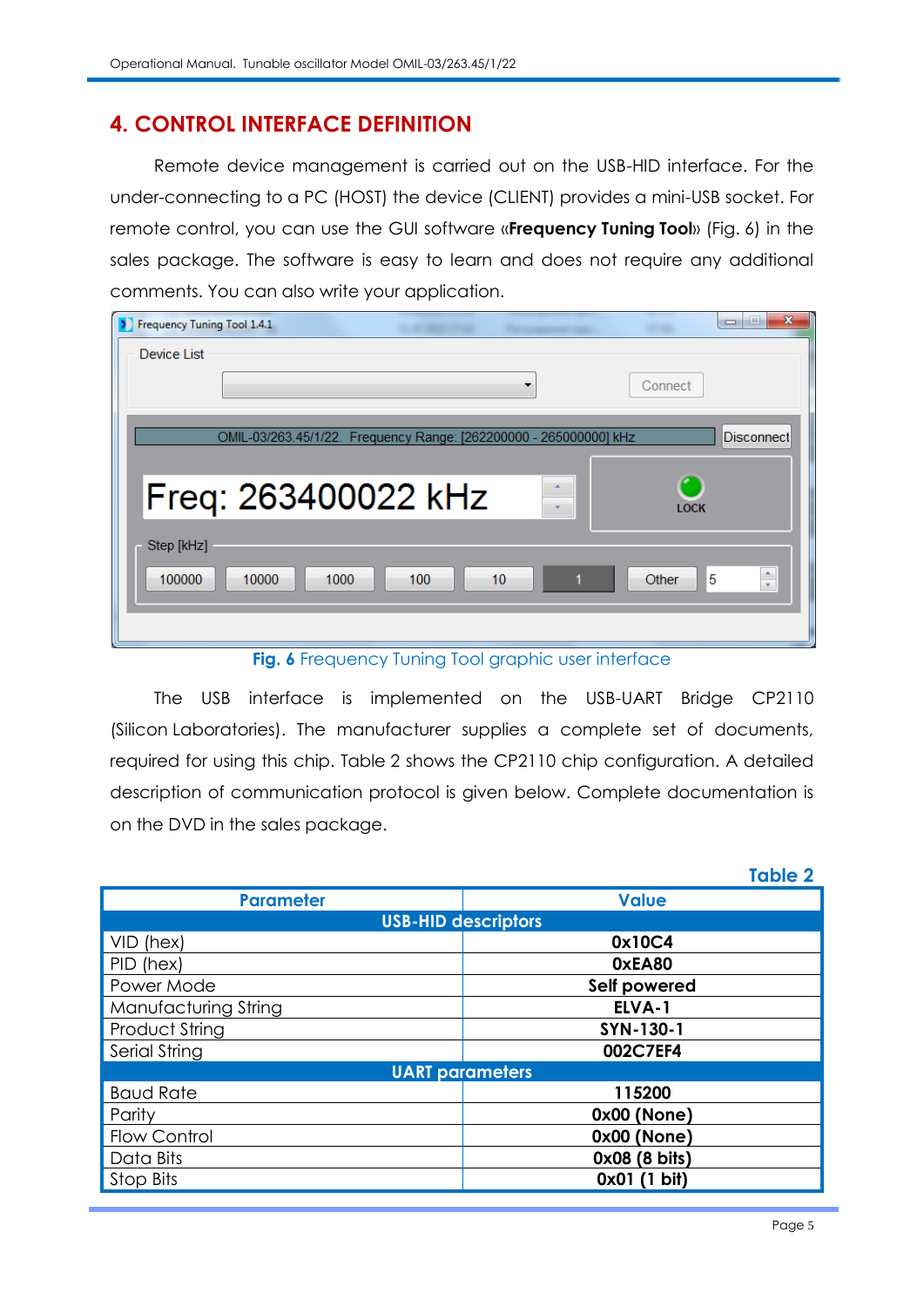#### **Command 1: Device information**

The command requests main device information. Command description is shown in Table 3.

|                          |                                      |                                                                              | <b>Table 3</b>    |  |  |
|--------------------------|--------------------------------------|------------------------------------------------------------------------------|-------------------|--|--|
|                          | <b>Command 1: Device information</b> |                                                                              |                   |  |  |
| N byte                   |                                      | <b>Description</b>                                                           | <b>Value, hex</b> |  |  |
|                          | $\Omega$                             | prefix                                                                       | 0xA0              |  |  |
| (request)<br><b>TSOH</b> | 1                                    | command code                                                                 | 0x01              |  |  |
|                          | $\overline{2}$                       | command length                                                               | 0x04              |  |  |
|                          | 3                                    | postfix                                                                      | 0xF <sub>0</sub>  |  |  |
|                          | $\Omega$                             | prefix                                                                       | 0xA1              |  |  |
|                          | 1                                    | command code                                                                 | 0x01              |  |  |
|                          | $\overline{2}$                       | command length                                                               | 0x25              |  |  |
|                          | 3                                    |                                                                              | DEV_ID[0]         |  |  |
|                          | $\cdots$                             | DEV_ID(LSB first) – device ID in 16 Bytes of ASCII data type                 |                   |  |  |
|                          | 18                                   | array                                                                        | DEV_ID[15]        |  |  |
|                          | 19                                   | reserved                                                                     | 0x20              |  |  |
|                          | 20                                   | Freq_Min (MSB first) - lower frequency value [kHz] in                        | Freq_Min[8]       |  |  |
| CLIENT<br>(answer)       | .                                    | format:<br>$2\sum_{i=1}^{\infty}((\text{Freq\_Min}[i] - 0x30) \cdot 10^{i})$ | $\ddotsc$         |  |  |
|                          | 28                                   |                                                                              | Freq_Min [0]      |  |  |
|                          | 29                                   | Freq_Max (MSB first) - upper frequency value [kHz] in                        | Freq_Max[8]       |  |  |
|                          | $\cdots$                             | format:<br>2 $\sum$ ((Freq_Max[i] – 0x30) · 10 <sup>i</sup> )                |                   |  |  |
|                          | 37                                   |                                                                              | Freq_Max[0]       |  |  |
|                          | 38                                   | postfix                                                                      | OxF1              |  |  |

| <b>Example</b>                  |                                                                                                                                                |                                                                    |  |
|---------------------------------|------------------------------------------------------------------------------------------------------------------------------------------------|--------------------------------------------------------------------|--|
| Package in hex<br><b>Source</b> |                                                                                                                                                | <b>Description</b>                                                 |  |
| HOST(request):                  | A0 01 04 F0                                                                                                                                    | request device info                                                |  |
|                                 | CLIENT(answer):   A1 01 27 53 59 4E 2D 31 33 30 2D 30 31 20 20 20  <br>20 20 20 20 31 33 31 31 30 30 30 30 30 31 33 32<br>35 30 30 30 30 30 F1 | $ID: 'SYN-130-01$ $'$ :<br>Freq. range: 262200000<br>265000000 kHz |  |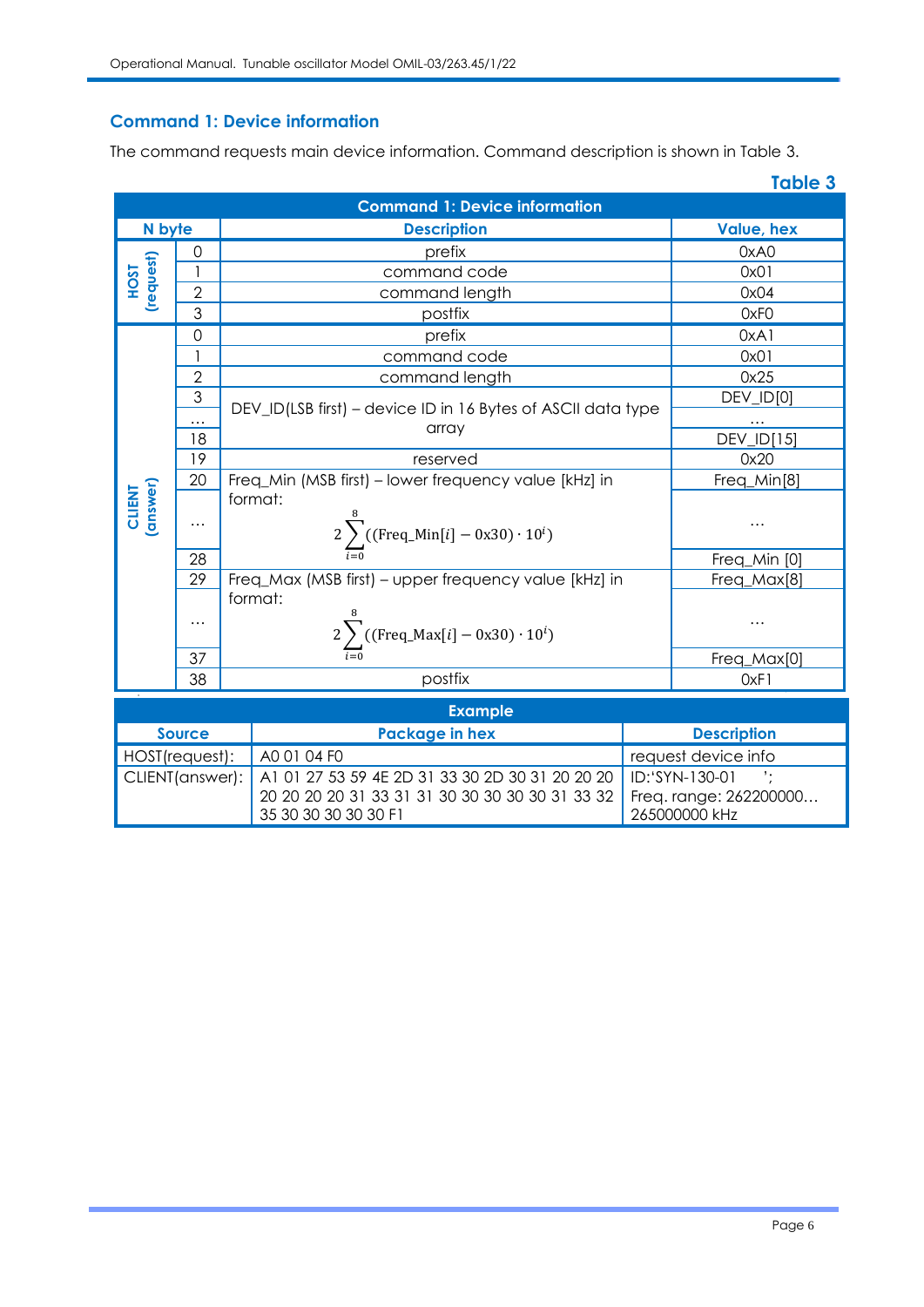#### **Command 2: Status request**

The command requests current status of device and lets you know frequency value. Command description is shown in Table 4.

|                              |                |                                                                                                                                                                | <b>Table 4</b>                          |
|------------------------------|----------------|----------------------------------------------------------------------------------------------------------------------------------------------------------------|-----------------------------------------|
|                              |                | <b>Command 2: Status request</b>                                                                                                                               |                                         |
| N byte<br><b>Description</b> |                | <b>Value, hex</b>                                                                                                                                              |                                         |
| (request)<br><b>HOST</b>     | 0              | prefix                                                                                                                                                         | 0xA0                                    |
|                              | 1              | command code                                                                                                                                                   | 0x02                                    |
|                              | $\overline{2}$ | command length                                                                                                                                                 | 0x04                                    |
|                              | 3              | postfix                                                                                                                                                        | 0xF <sub>0</sub>                        |
|                              | $\mathbf 0$    | prefix                                                                                                                                                         | 0xA1                                    |
|                              | 1              | command code                                                                                                                                                   | 0x02                                    |
|                              | $\overline{2}$ | command length                                                                                                                                                 | 0x0E                                    |
|                              | 3              | LOCK_ST - the byte of PLL detector:<br>0x00 - frequency capture is lost;<br>0x01 - frequency capture is present (locked).<br>0x02 - PLL detector not available | LOCK_ST                                 |
| CLIENT<br>(answer)           | 4              |                                                                                                                                                                | Cur_Freq[8]                             |
|                              | 5              |                                                                                                                                                                | Cur_Freq[7]                             |
|                              | 6              | Cur_Freq (MSB first) - current frequency [kHz] in format:                                                                                                      | Cur_Freq[6]                             |
|                              | $\overline{7}$ |                                                                                                                                                                | Cur_Freq[5]                             |
|                              | 8              |                                                                                                                                                                | Cur_Freq[4]                             |
|                              | 9              | $2\sum$ ((Cur_Freq[i] – 0x30) · 10 <sup>i</sup> )                                                                                                              | Cur_Freq[3]                             |
|                              | 10             |                                                                                                                                                                | Cur_Freq[2]                             |
|                              | 11             |                                                                                                                                                                | Cur_Freq[1]                             |
|                              | 12             |                                                                                                                                                                | Cur_Freq[0]                             |
|                              | 13             | postfix                                                                                                                                                        | 0xF1                                    |
|                              |                | <b>Example</b>                                                                                                                                                 |                                         |
|                              | <b>Source</b>  | <b>Package in hex</b>                                                                                                                                          | <b>Description</b>                      |
| HOST(request):               |                | A0 02 04 F0                                                                                                                                                    | request status                          |
| CLIENT(answer):              |                | A1 02 0E 01 31 33 31 31 30 30 30 30 30 F1                                                                                                                      | LOCK $ST = 1$ ;<br>Fout = 262200000 kHz |